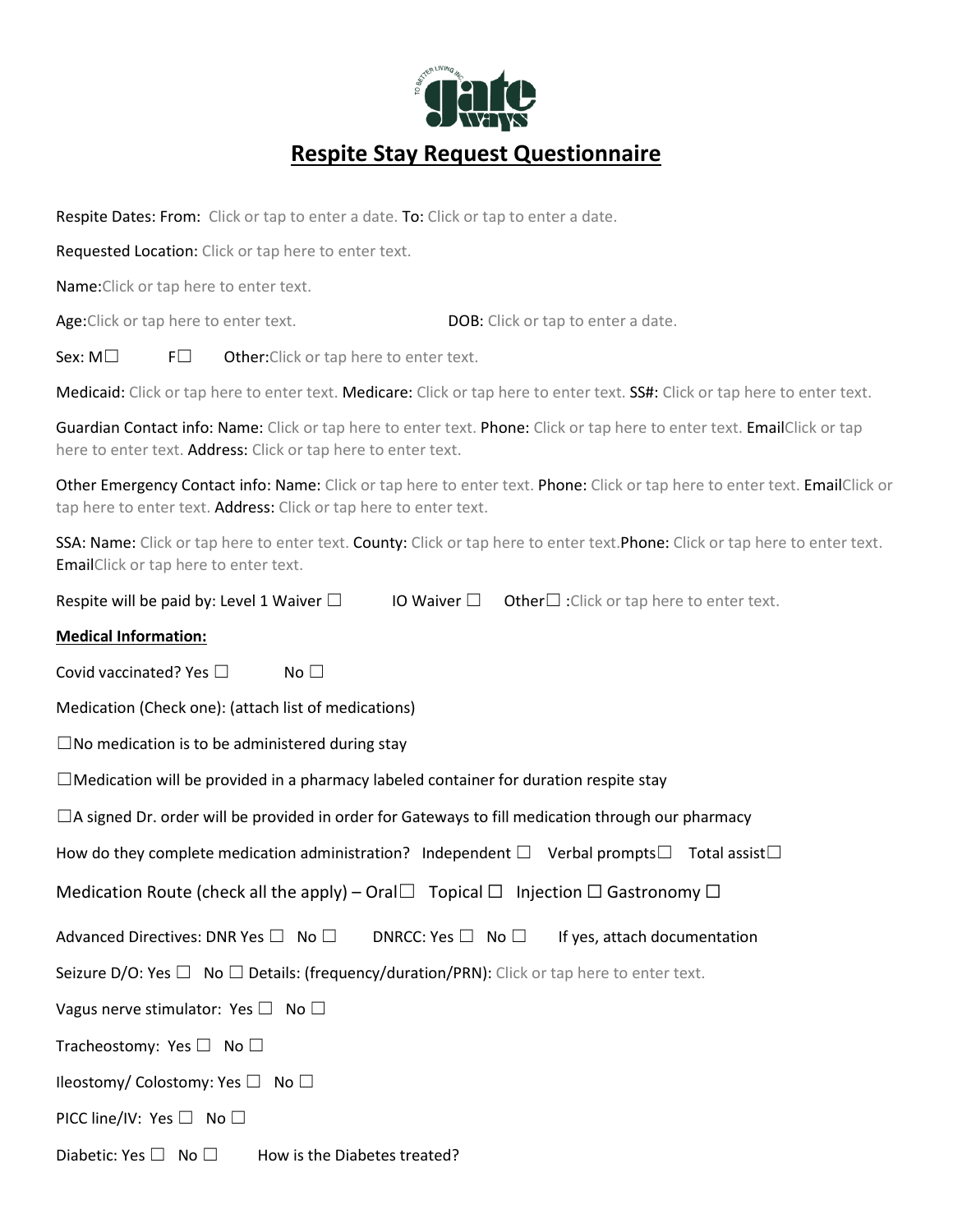| Finger stick? Yes $\square$ No $\square$<br>Diet/exercise only Yes $\square$ No $\square$<br>Oral medications Yes $\Box$ No $\Box$ Finger stick<br>Yes $\Box$ No $\Box$<br>Injection Yes $\square$ No $\square$<br>sliding scale Yes $\square$ No $\square$ |  |  |  |
|-------------------------------------------------------------------------------------------------------------------------------------------------------------------------------------------------------------------------------------------------------------|--|--|--|
| Allergies Yes $\Box$ No $\Box$ Details: Click or tap here to enter text.                                                                                                                                                                                    |  |  |  |
| O2, CPAP, aerosol treatment, breathing issues? Yes $\Box$ No $\Box$ Details: Click or tap here to enter text.                                                                                                                                               |  |  |  |
| Ambulation method: Click or tap here to enter text.                                                                                                                                                                                                         |  |  |  |
| Fall Risk: Yes $\square$ No $\square$<br>Details: Click or tap here to enter text.                                                                                                                                                                          |  |  |  |
| Diet type: NPO $\Box$ Pleasure Feed only $\Box$ Oral $\Box$ Tube Feed $\Box$ Type: Click or tap here to enter text.                                                                                                                                         |  |  |  |
| Diet Texture: Regular $\square$<br>Chopped $\square$<br>Chopped/ Ground Meat $\Box$ Ground $\Box$<br>Puree $\square$                                                                                                                                        |  |  |  |
| ADA□ NAS□<br>Gluten Free $\square$ Other: Click or tap here to enter text.                                                                                                                                                                                  |  |  |  |
| Beverage Thickness: Regular thin□<br>Nectar<br>Puree<br>Honey $\Box$                                                                                                                                                                                        |  |  |  |
| Choking risk Yes $\Box$ No $\Box$<br>Details: Click or tap here to enter text.                                                                                                                                                                              |  |  |  |
| Feeding Assistance Needed: independent $\Box$<br>Total Feed□<br>Verbal/Physical Assistance $\square$                                                                                                                                                        |  |  |  |
| Adaptive equipment: Click or tap here to enter text.                                                                                                                                                                                                        |  |  |  |
| Verbal/Physical Assistance□<br>Total Assist□<br>Toileting Assistance Needed: Independent $\Box$                                                                                                                                                             |  |  |  |
| Continent of Bowel/ Bladder Yes $\Box$ No $\Box$<br>Details: Click or tap here to enter text.                                                                                                                                                               |  |  |  |
| Catheter Yes $\square$ No $\square$                                                                                                                                                                                                                         |  |  |  |
| Depends/Pull ups use: Yes $\square$ No $\square$<br>Size and Schedule: Click or tap here to enter text.                                                                                                                                                     |  |  |  |
| <b>Rights Restrictions:</b>                                                                                                                                                                                                                                 |  |  |  |
| Manual Restriction: Yes $\square$ No $\square$<br>Details: Click or tap here to enter text.                                                                                                                                                                 |  |  |  |
| Mechanical Restriction: Yes $\square$ No $\square$<br>Details: Click or tap here to enter text.                                                                                                                                                             |  |  |  |
| Chemical: Yes $\square$ No $\square$<br>Details: Click or tap here to enter text.                                                                                                                                                                           |  |  |  |
| Other Restrictions: Yes $\square$ No $\square$<br>Details: Click or tap here to enter text.                                                                                                                                                                 |  |  |  |
| <b>Supervision level needed during:</b>                                                                                                                                                                                                                     |  |  |  |
| Auditory $\square$<br>Total $\square$<br>Eating: Independent $\square$<br>Visual $\square$<br>$1:1$ $\Box$                                                                                                                                                  |  |  |  |
| Auditory $\Box$<br>Visual $\square$<br>Total $\square$<br>Personal hygiene: Independent□<br>1:1 $\square$                                                                                                                                                   |  |  |  |
| Community: Independent□<br>Auditory $\Box$<br>Visual $\square$<br>Total $\square$<br>$1:1$ $\Box$                                                                                                                                                           |  |  |  |
| At home in bedroom: Independent□<br>Auditory $\Box$<br>Visual $\square$<br>Total $\square$<br>1:1 $\square$                                                                                                                                                 |  |  |  |
| At home in common area: Independent $\Box$<br>Auditory $\Box$<br>Visual $\square$<br>Total $\square$<br>$1:1$ $\Box$                                                                                                                                        |  |  |  |
| Communication: Verbal $\Box$ Sign Language $\Box$ Written $\Box$ Vocalizations $\Box$ Non-Verbal $\Box$                                                                                                                                                     |  |  |  |